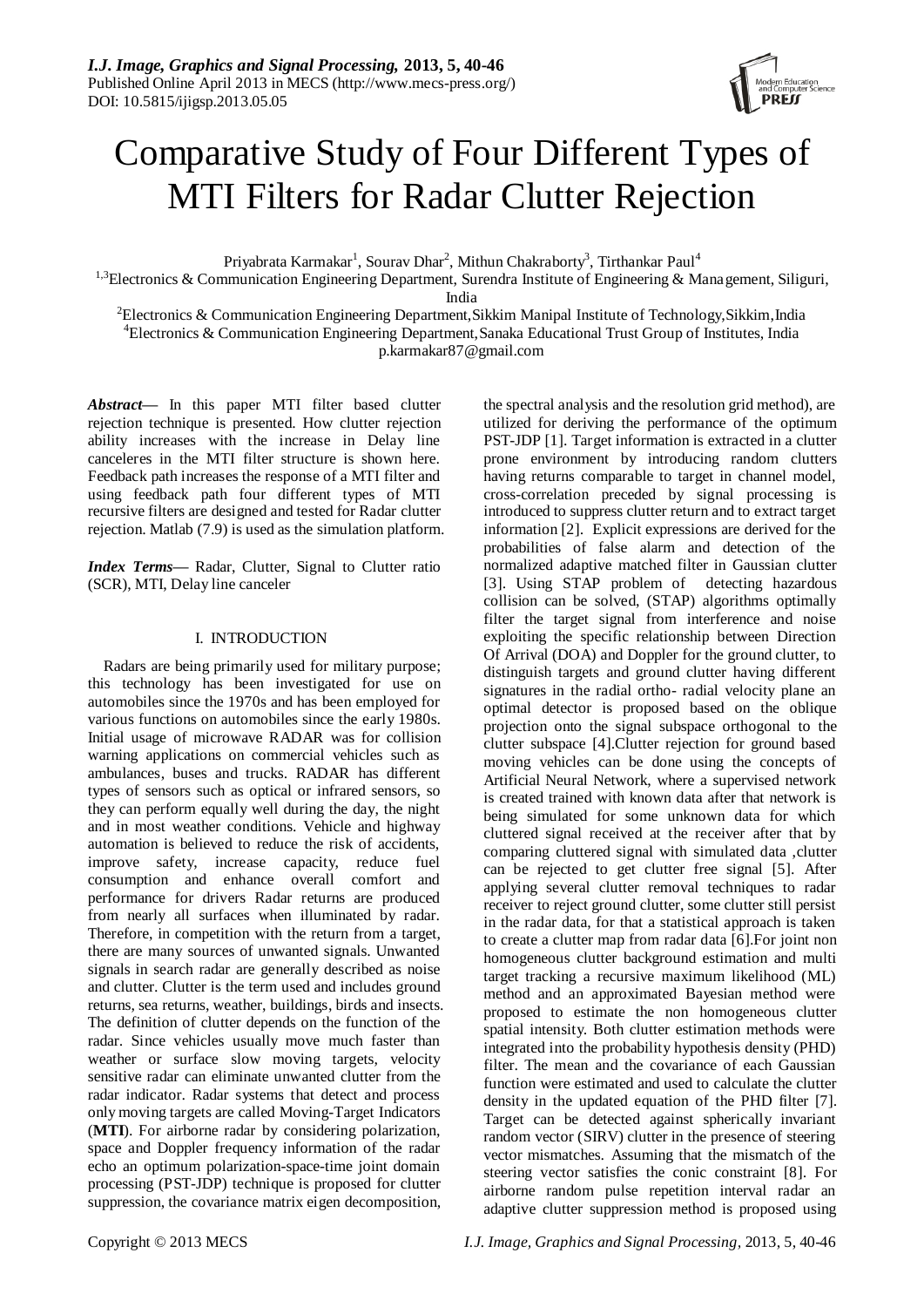prior knowledge of clutter boundary in Doppler spectrum by exploiting the intrinsic sparsity, compressed sensing based on iterative grid optimization (CS-IGO) is applied to directly recover the clutter spectrum with only the test range cell instead of nonhomogeneous training data from adjacent range cells [9]. A novel approach is proposed to reject the direct-path wave and multipath echoes in digital radio mondiale (DRM)-based high frequency (HF) passive bistatic radar where target echoes need to be detected against the direct-path wave and multipath echoes, the signal is projected into a subspace orthogonal to the clutter subspace carrier by carrier, exploiting the fact that the direct-path wave and multipath echoes at the same carrier in orthogonal frequency division multiplexing (OFDM) waveform are totally correlated [10].Rest of the paper is organized as section II unveils how MTI filters rejects clutter using delay line cancelers, section III demonstrated how MTI filters can be implemented, section IV deals with different factors to define performance of MTI system, section V demonstrates about MTI recursive filters, section VI is for results and simulation and section VII finally concludes the paper.

#### II. CLUTTER REJECTION

The clutter spectrum is normally concentrated around DC  $(f=0)$  and multiple integers of the radar PRF, as illustrated in Fig 1.a. In CW radars, clutter is avoided or suppressed by ignoring the receiver output around DC, since most of the clutter power is concentrated about the zero frequency band. Pulsed radar systems may utilize special filters that can distinguish between slowly moving or stationary targets and fast moving ones. This class of filter is known as the Moving Target Indicator (MTI). MTI is a necessity in high-quality airsurveillance radars that operate in the presence of clutter. In simple words, the purpose of an MTI filter is to suppress target-like returns produced by clutter, and allow returns from moving targets to pass through with little or no degradation. In order to effectively suppress clutter returns, an MTI filter needs to have a deep stopband at DC and at integer multiples of the PRF. Fig 1.b shows a typical sketch of an MTI filter response, while Fig 1.c shows its output when the PSD shown in Fig 1.a. is the input as in [11]



Figure 1. (a) Typical radar return Power Spectral Density when clutter and target are present. (b) MTI filter frequency response. (c) Output from an MTI filter.

From Fig 1.b it can be seen that MTI filter response has a deep stop band at DC and at integer multiples of PRF, so clutter's target like returns concentrated around DC and integer multiples of PRF can be nullified as illustrated in Fig 1.c.More the deep will be stop band, clutter can be rejected more.

#### III. IMPLEMENTATION OF MTI FILTERS

MTI filters can be implemented using delay line cancelers. The frequency response of this class of MTI filter is periodic, with nulls at integer multiples of the PRF. Thus, targets with Doppler frequency equal to the integer multiples of PRF are attenuated, MTI filters can be implemented using delay line cancelers as in [1] and how performance of MTI filters is related with the numbers of delay line cancelers involved in implementing MTI filters is shown in section IV. Delay line cancelers with feedback loops are known as Recursive filters. The advantage of a Recursive filter is that through a feedback loop we will be able to shape the frequency response of the filter, in this paper we have concentrated on different configurations of MTI filters which is discussed in section V, an example of a Recursive filter using a single delay line canceler can be given in Fig 2.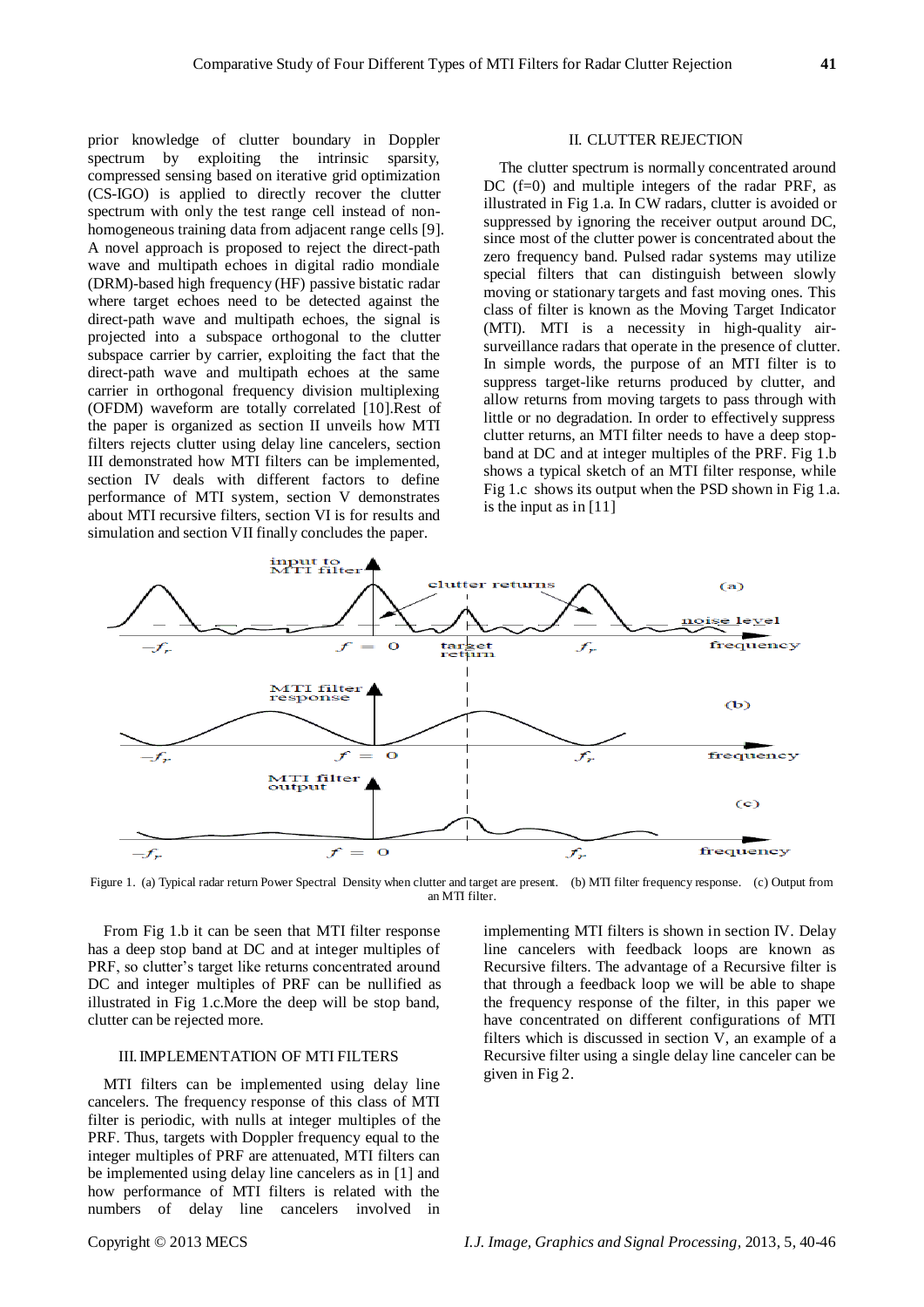

Figure 2.Single Canceler MTI Recursive Filter

Gain of the filter is,

$$
\left| H(e^{jwt}) \right|^2 = \left| \frac{(1 - e^{-jwt})}{(1 - Ke^{-jwt})} \right|^2 \tag{1}
$$

It is clear that, by changing the gain factor "**K'** one can control the filter response. In order to avoid oscillation due to the positive feedback, the value of should be less than unity. The value  $(1-K)^{-1}$  is normally equal to the number of pulses received from the target.

## IV.FACTORS TO DEFINE PERFORMANCE OF MTI **SYSTEMS**

Two quantities that are normally used to define the performance of MTI systems are introduced. They are "Clutter Attenuation (CA)" and the MTI "Improvement Factor (IF)".

CA is defined as the ratio between the MTI filter input clutter power  $C_i$  to the output clutter power  $C_o$  .

$$
CA = \frac{C_i}{C_o}
$$
 (2)

The Improvement factor is defined as the ratio of the Signal to Clutter (SCR) at the output to the SCR at the input

$$
\text{IF} = \frac{S_o}{C_o} / \frac{S_i}{C_i}
$$
 (3)

This can be re written as

$$
IF = \frac{S}{S} \nC A
$$
\n(4)

A general expression for the Improvement factor for the n-pulse MTI is given by  $(5)$ 

IF = 
$$
\frac{1}{Q^2(2(n-1)-1)!!} \left(\frac{r}{2\sigma t}\right)^{2(n-1)}
$$
(5)

Where  $Q^2$  is defined by

$$
Q^2 = \frac{1}{\sum_{i=1}^n A_i^2}
$$

*r*

 $A \rightarrow$  $\rightarrow$  Binomial coefficients of MTI filter;  $\rightarrow$  $f \rightarrow$  Pulse repetition frequency;

 $\rightarrow$  $\sigma$ <sub>t</sub>  $\rightarrow$  Variance.

CA for n pulse MTI can be calculated by using  $(4)$  & (5)

## V. DIFFERENT CONFIGURATIONS OF RECURSIVE FILTER

### *A. TYPE 1 RECURSIVE FILTER*



Figure 3.Type 1 Recursive filter

Gain of type 1 recursive filter can be given by (6)

$$
\left| H(e^{jwt} ) \right|^2 = \left| \frac{(1 - e^{-jwt})^2}{(1 - K_1 e^{-jwt}) (1 - K_2 e^{-jwt})} \right|^2
$$
(6)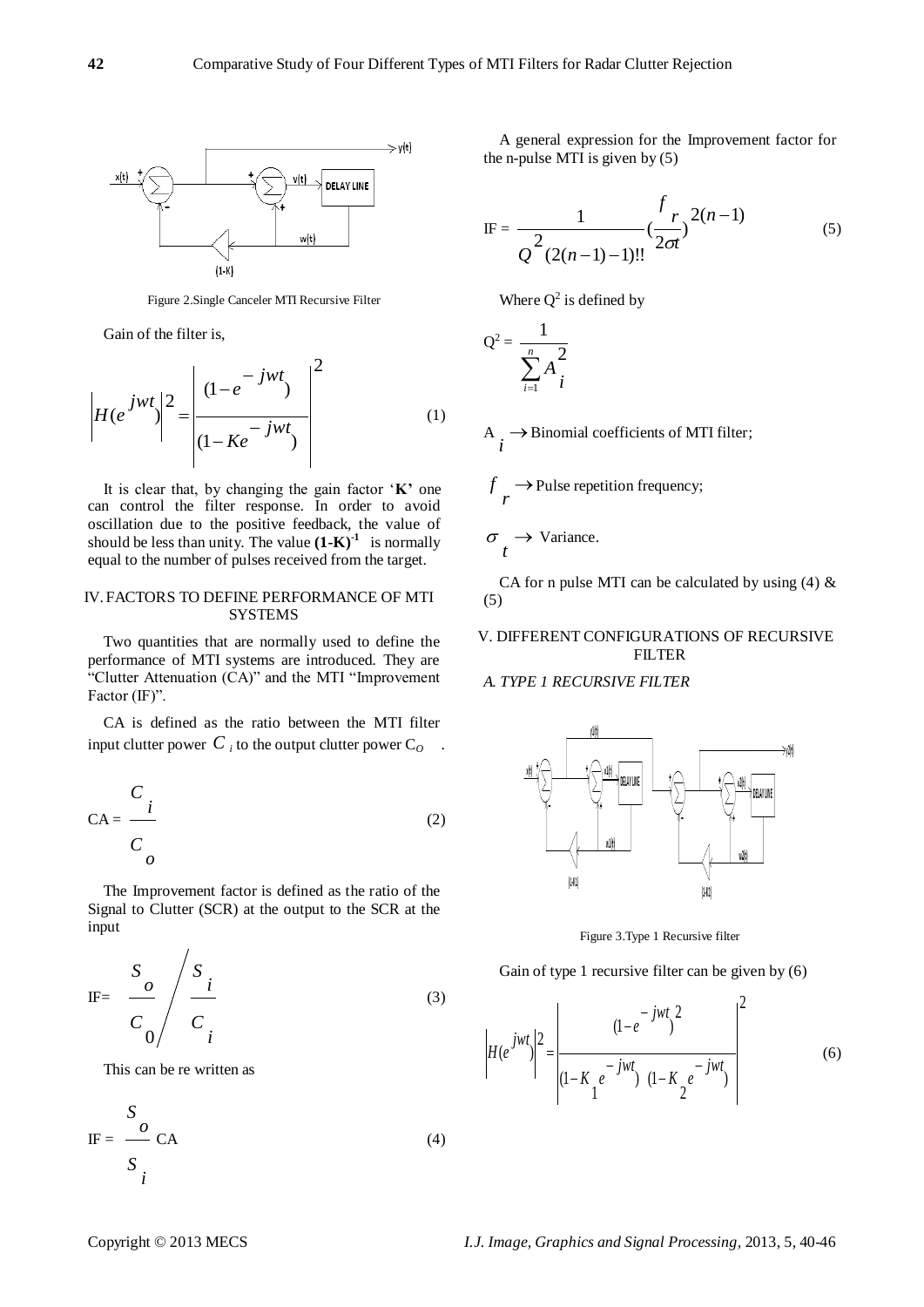## *B. TYPE 2 RECURSIVE FILTER*



Figure 4.Type 2 recursive Filter

Gain of type 2 recursive filter can be given by (7)

$$
\left| H(e^{jwt} ) \right|^2 = \left| 1 - (1 - K)(1 - 2e^{-jwt} + e^{-2jwt} ) \right|^2 \tag{7}
$$

#### *C. TYPE 3 RECURSIVE FILTER*



Figure 5.Type 3 recursive Filter

Gain of type 3 recursive filter can be given by (8)

$$
\left| H(e^{jwt} ) \right|^2 = \left| 1 - (1 - K)(1 - 2e^{-jwt} + e^{-2jwt} ) \right|^2 \tag{8}
$$

### *D. TYPE 4 RECURSIVE FILTER*



Figure 6.Type 4 recursive Filter

Gain of type 4 recursive filter can be given by (9)

$$
\left| H(e^{jwt} ) \right|^2 = \left| 1 - (1 - K)(2 - 3e^{-jwt} + e^{-2jwt} ) \right|^2 \tag{9}
$$

## VI.RESULTS AND SIMULATION

MATLAB (version 7.9) is used as the simulation platform. From simulation of single delay line canceler it is observed that frequency response of its has a deep stop band where as for double delay line canceler the stop band is more deep and in case of triple delay line canceler stop band is deeper than in cases of first two. So clutter rejection will be more in triple delay line canceler than the other two. Comparison of frequency responses of the three delay line cancelers shown in Fig 7



Figure 7.Comparison of frequency responses between triple with other two delay line cancelers

From Fig 7 it is clear that triple delay line canceler has deeper stop band than other two. So it can be concluded that triple delay line canceler MTI filter is more efficient to reject clutter than other two.

Clutter Attenuation (CA) and Improvement Factor (IF) as mentioned in section 4 for up to 10 Delay line cancelers are given in table 1.

Simulation parameters are given below,

$$
f \rightarrow 800 \text{ Hz}; \ \sigma \rightarrow 6.4 \text{ Hz}.
$$

| Number of     | Clutter               | Improvement                |
|---------------|-----------------------|----------------------------|
| Line<br>Delay | Attenuation(CA) in dB | $Factor(\mathbb{F})$ in dB |
| cancelers     |                       |                            |
|               |                       |                            |
|               | 29.38                 | 32.39                      |
|               |                       |                            |
| 2             | 58.77                 | 67.0                       |
|               |                       |                            |
| $\mathbf{3}$  | 88.16                 | 90.85                      |
|               |                       |                            |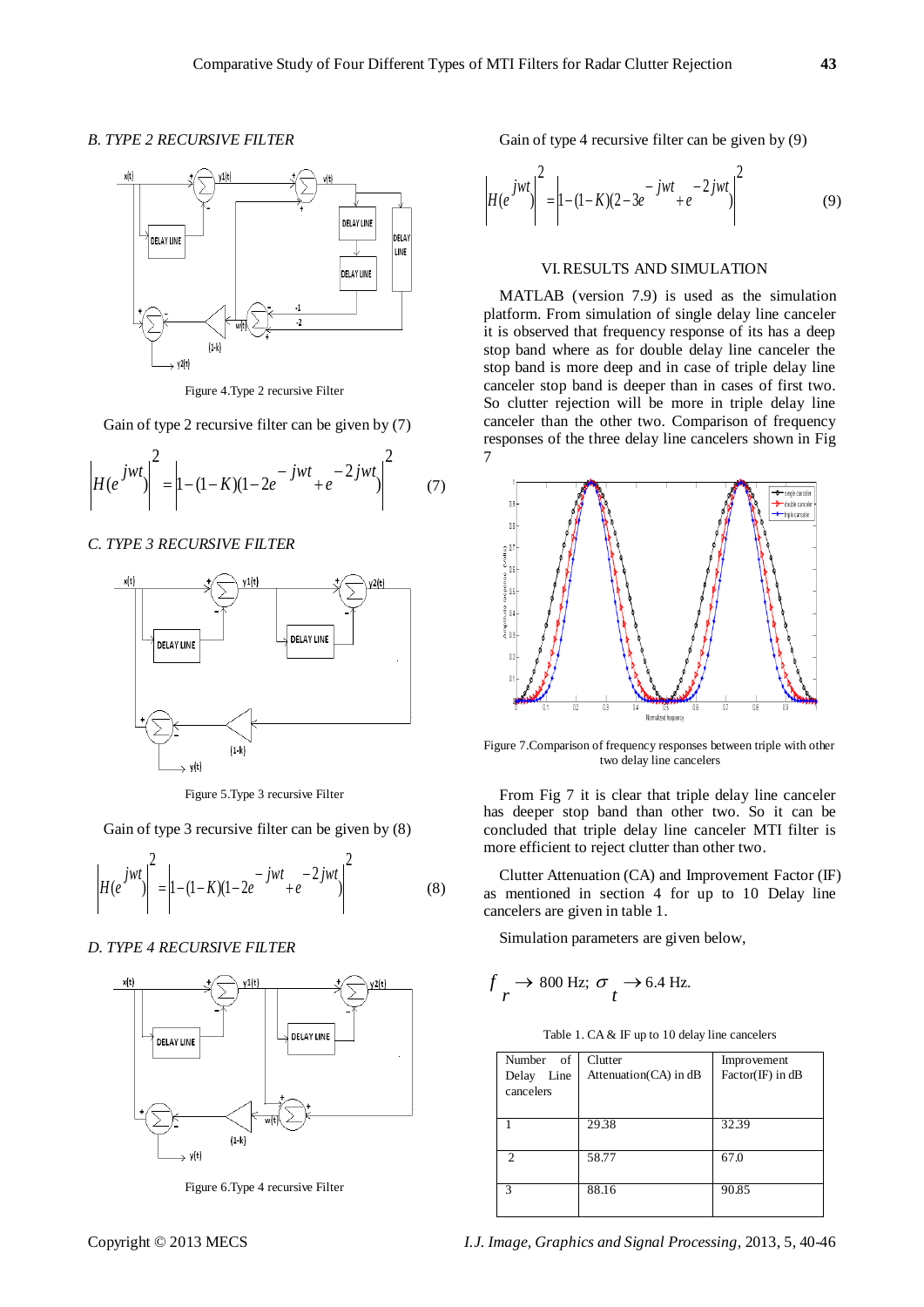

Figure 9. Variation of Improvement Factor with Delay Lines

Variation of Clutter attenuation and Improvement factor with increasing delay lines up to 10 are shown in Fig 8 & Fig 9 respectively



Figure 10. Response of a Recursive filter for different valuesof "K"

Different responses of recursive filter for different values of gain factor 'K' is shown in fig 10, as the value of "K" is decreased, notch of the filter becomes wider, and for wider notch, clutter rejection capability is more.



Figure 11. Comparison of responses among four different types of recursive filter

Comparison given in Fig 11, is the comparison of the responses of four different type of recursive filters which is observed and it is clear that type 3 recursive filter has the deepest stop band (wider notch) than other filters, so type 3 filter has the highest capability for clutter rejection than others as the frequencies corresponding to the clutter spectrum are made stop to pass from type 3 filter is more than others if the same received signal is fed to the four different type of filters, this conclusion can be more strongly established by looking at fig 12 where Signal to Clutter ratio(SCR) for type 3 filter is the highest comparing to the other three types of filters.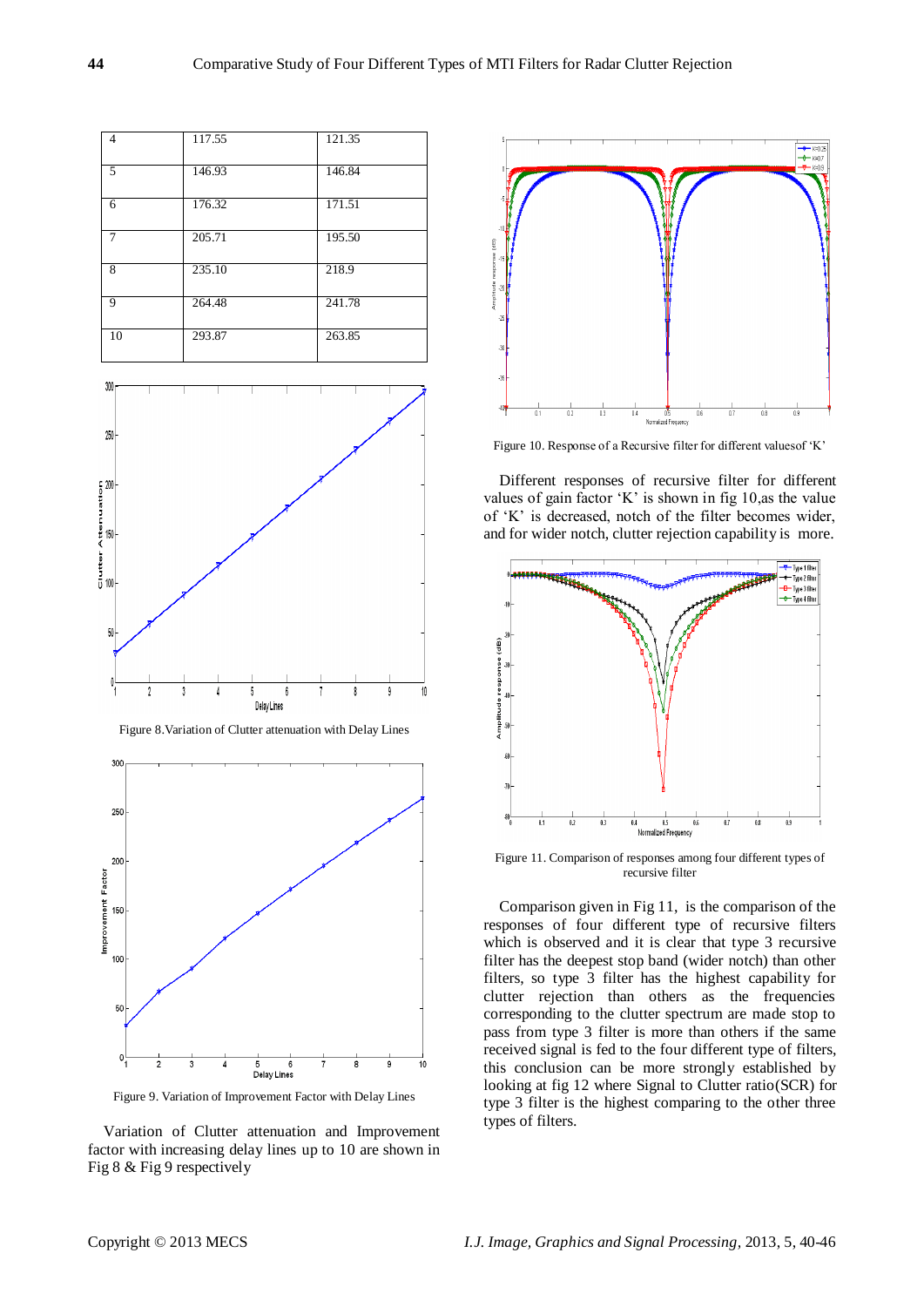

Figure 12. Comparison of Signal to Clutter ratio (SCR) among four different types of MTI recursive filter

#### VII. CONCLUSION

Finally it can be concluded that with the increase in delay line cancelers in implementing MTI filters, clutter rejection of MTI filters are getting increased, feedback path increases the efficiency of MTI filters to reject and among four different types of MTI recursive filter which were designed, type 3 filter has the maximum capability of clutter rejection which can be further verified by mean and variance of normalized SCR given in table 2,where mean and variance of normalized SCR are maximum for type 3 filter comparing to the other three.

| Filter        | Mean    | Variance |
|---------------|---------|----------|
| Type 1 filter | 0.01604 | 0.00148  |
| Type 2 filter | 0.03912 | 0.00221  |
| Type 3 filter | 0.07374 | 0.02454  |
| Type 4 filter | 0.05163 | 0.00631  |

Table 2. Mean and Variance of Normalized SCR for four different types of MTI recursive filter

MTI filters are used to detect targets in the presence of static clutter, various parts of this paper deals with how efficiency of MTI filters can be increased for clutter rejection and if type 3 recursive filter can be implemented at the radar receiver then detecting of moving targets in the presence of static clutter can be possible with greater efficiency and thus collisions can be avoided among the moving targets (vehicles)

## **REFERENCES**

[1] D. Wu, Z. Xu, L. Zhang, Z. Xiong, and S. Xiao," PERFORMANCE ANALYSIS OF POLARIZATION-SPACE-TIME THREE-DOMAIN JOINT PROCESSING FOR CLUTTER SUPPRESSION IN AIRBORNE RADAR",

Progress In Electromagnetics Research, Vol. 129, 579-601, 2012

- [2] D.Kandar et al, "CLUTTER REJECTION IN OUTDOOR RADAR OPERATION BY CORRELATION METHOD FOR KNOWN TARGET", Journal of Information Systems and Communication, ISSN: 0976-8742 & E-ISSN: 0976-8750, Volume 3, Issue 1, 2012, pp.-332-334
- [3] Jun Liu, Zi-Jing Zhang, Yun Yang, and Min Wang," Probabilities of False Alarm and Detection for the NAMF Operating in Gaussian Clutter", IEEE SIGNAL PROCESSING LETTERS, VOL. 19, NO. 10, August 2012
- [4] P.Goy, F.Vincent, J.Tourneret, "Clutter rejection for MTI radar using a single antenna and a long integration time", [4th IEEE International](http://ieeexplore.ieee.org/xpl/mostRecentIssue.jsp?punumber=6123709)  [Workshop on](http://ieeexplore.ieee.org/xpl/mostRecentIssue.jsp?punumber=6123709) Computational Advances in Multi-Sensor Adaptive Processing (CAMSAP), 13-16 Dec. 2011
- [5] P.Karmakar, S.Dhar, M.Chakraborty, T.Paul, "Application of Artificial Neural Network for Clutter Rejection", MECS publisher, International Journal of Computer network and Information Security, vol.4, no.10, pp.55-62, 2012, ISSN: 2074- 9104.
- [6] Valliappa Lakshmanan, Jian Zhang, Kurt Hondl, and Carrie Langston," A Statistical Approach to Mitigating Persistent Clutter in Radar Reflectivity Data", IEEE JOURNAL OF SELECTED TOPICS IN APPLIED EARTH OBSERVATIONS AND REMOTE SENSING, VOL. 5, NO. 2, APRIL 2012
- [7] X. CHEN, R.THARMARASA, M. PELLETIER, T. KIRUBARAJAN, "Integrated Clutter Estimation and Target Tracking using Poisson Point Processes", IEEE TRANSACTIONS ON AEROSPACE AND ELECTRONIC SYSTEMS VOL. 48, NO. 2 APRIL 2012
- [8] X. Dai, G. Cui, and L. Kong," ROBUST ADAPTIVE DETECTION AGAINST SIRV CLUTTER IN THE PRESENCE OF STEERING VECTOR MISMATCHES", Progress In Electromagnetics Research C, Vol. 26, 245-257, 2012
- [9] Z. Liu, X. Z. Wei, and X. Li," ADAPTIVE CLUTTER SUPPRESSION FOR AIRBORNE RANDOM PULSE REPETITION INTERVAL RADAR BASED ON COMPRESSED SENSING", Progress In Electromagnetics Research, Vol. 128, 291-311, 2012
- [10]Z.Zhao et al, "Multipath clutter rejection for digital radio mondiale-based HF passive bistatic radar with OFDM waveform", IET Radar, Sonar & Navigation, Volume 6, issue9, December 2012, p.  $867 - 872.$